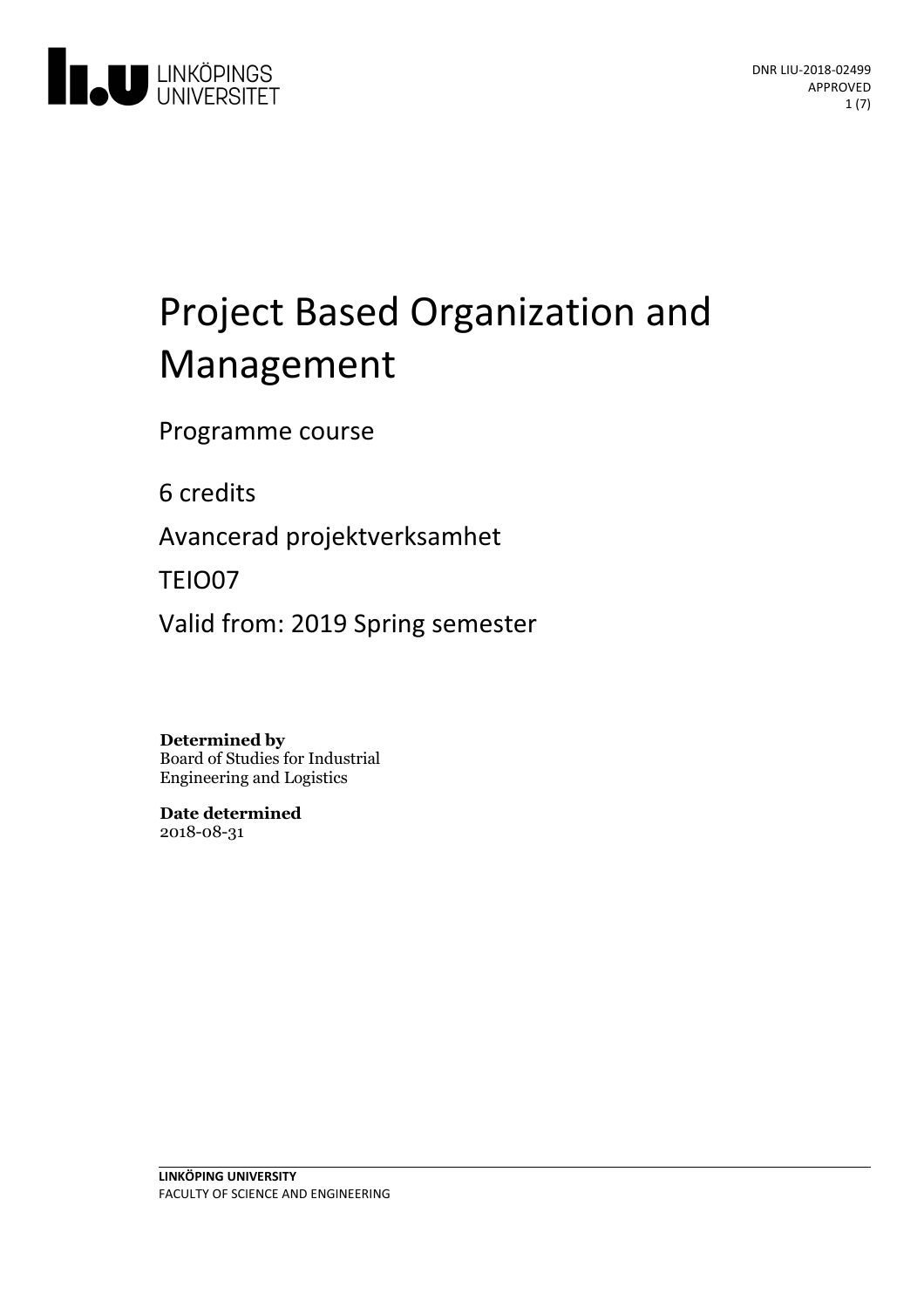# Main field of study

Industrial Engineering and Management

Course level

Second cycle

# Advancement level

A1X

# Course offered for

- Master's Programme in Industrial Engineering and Management
- Industrial Engineering and Management International, M Sc in Engineering
- Industrial Engineering and Management, M Sc in Engineering
- Design and Product Development

# Entry requirements

Note: Admission requirements for non-programme students usually also include admission requirements for the programme and threshold requirements for progression within the programme, or corresponding.

### **Prerequisites**

Project Management/Industrial project management, Industrial Management

# Intended learning outcomes

After the course the student

- Has gained deep knowledge within the area of project management and project organisation
- Is able to identify and explain organisational prerequisites that create possibilities and difficulties for project management
- Is able to utilize models for analyzing project-based organisation and management
- Is able to independently understand and analyze project's role in broader organizational context. Is able to critically evaluate different theories and models for project
- management in project-based companies from empirical observations and experiences.

### Course content

Lectures, case preparations in groups, case seminars

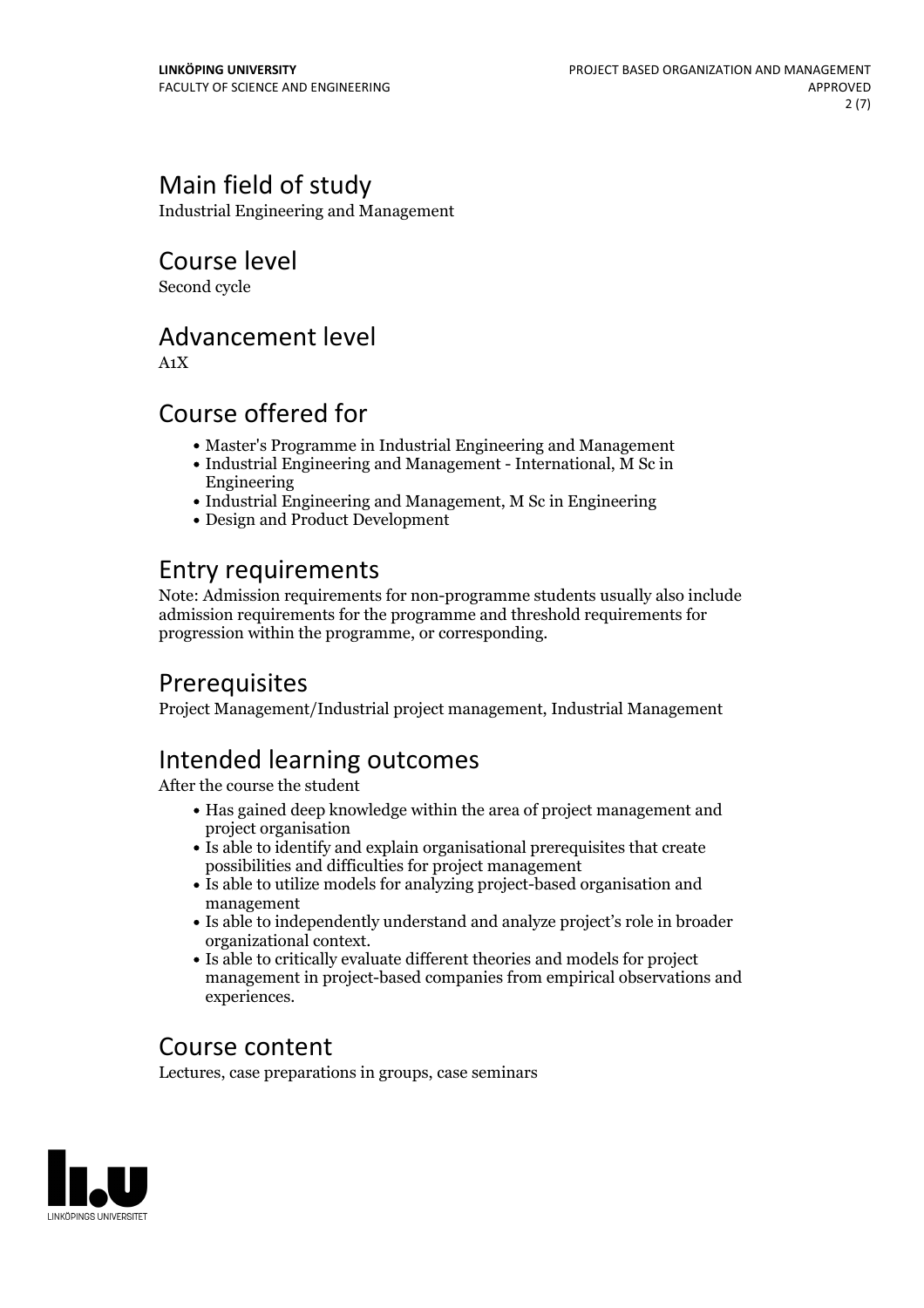# Teaching and working methods

The course consists of a series of lectures and seminars based on real-life cases of project management and project based organisation in different industrial contexts. Case study analyses and literature studies form the basis for an individual refelction report, which is handed in by the end of the course.

### Examination

| UPG4                                            | Case assignments  | 3 credits | U.G        |
|-------------------------------------------------|-------------------|-----------|------------|
| UPG5                                            | Reflection report | 3 credits | U, 3, 4, 5 |
| The grading is based on the assessment of UPG5. |                   |           |            |

### Grades

Four-grade scale, LiU, U, 3, 4, 5

### Department

Institutionen för ekonomisk och industriell utveckling

# Director of Studies or equivalent

Dag Swartling

### Examiner

Thomas Magnusson

# Education components

Preliminary scheduled hours: 24 h Recommended self-study hours: 136 h

### Course literature

**Other**

Articles and case studies.

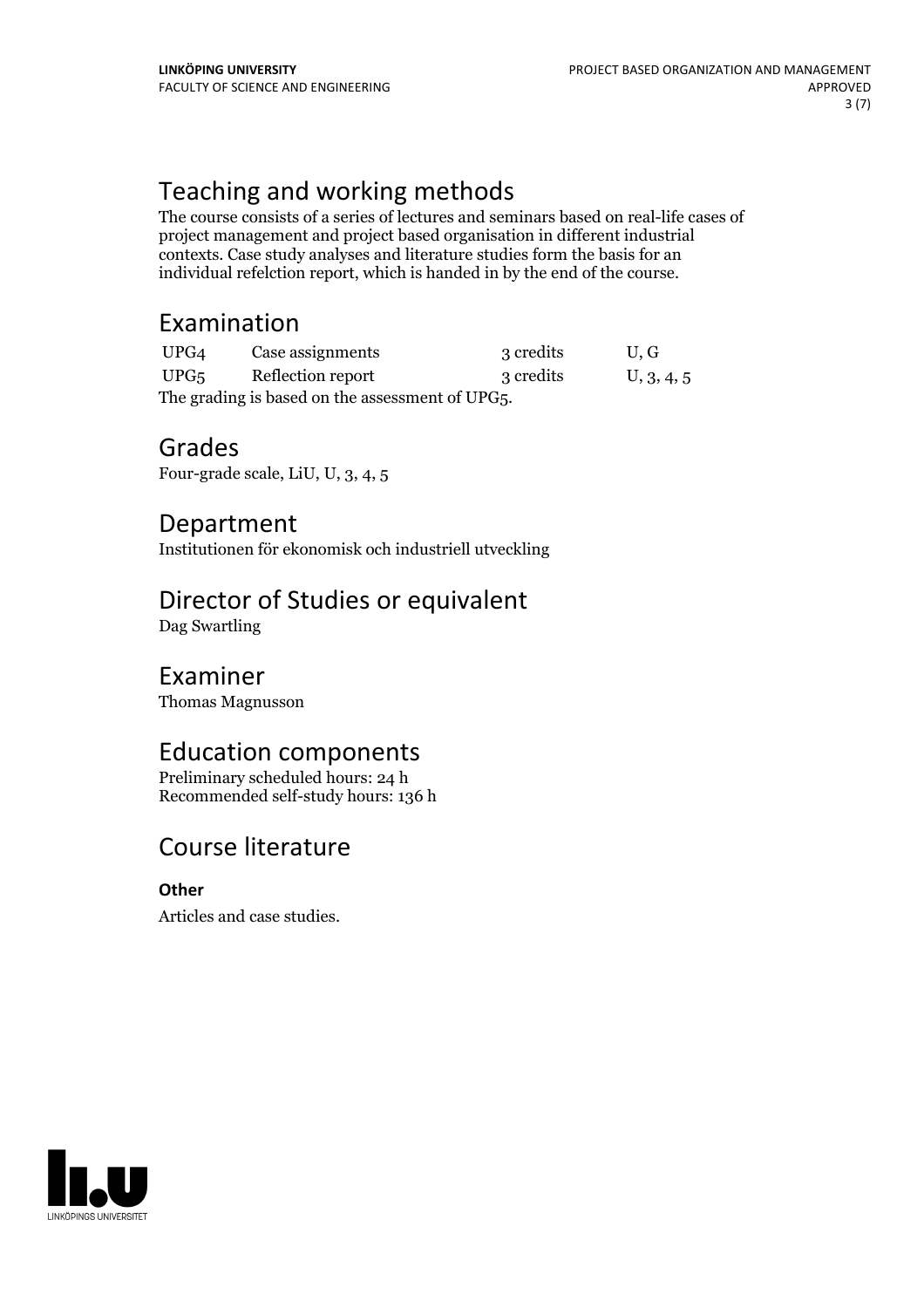# **Common rules**

### **Course syllabus**

A syllabus has been established for each course. The syllabus specifies the aim and contents of the course, and the prior knowledge that a student must have in order to be able to benefit from the course.

### **Timetabling**

Courses are timetabled after a decision has been made for this course concerning its assignment to a timetable module. A central timetable is not drawn up for courses with fewer than five participants. Most project courses do not have a central timetable.

### **Interrupting a course**

The vice-chancellor's decision concerning regulations for registration, deregistration and reporting results (Dnr LiU-2015-01241) states that interruptions in study are to be recorded in Ladok. Thus, all students who do not participate in a course for which they have registered must record the interruption, such that the registration on the course can be removed. Deregistration from <sup>a</sup> course is carried outusing <sup>a</sup> web-based form: www.lith.liu.se/for-studenter/kurskomplettering?l=sv.

### **Cancelled courses**

Courses with few participants (fewer than 10) may be cancelled or organised in a manner that differs from that stated in the course syllabus. The board of studies is to deliberate and decide whether a course is to be cancelled orchanged from the course syllabus.

### **Regulations relatingto examinations and examiners**

Details are given in a decision in the university's rule book: http://styrdokument.liu.se/Regelsamling/VisaBeslut/622678.

### **Forms of examination**

#### **Examination**

Written and oral examinations are held at least three times a year: once immediately after the end of the course, once in August, and once (usually) in one of the re-examination periods. Examinations held at other times are to follow a decision of the board of studies.

Principles for examination scheduling for courses that follow the study periods:

courses given in VT1 are examined for the first time in March, with re-

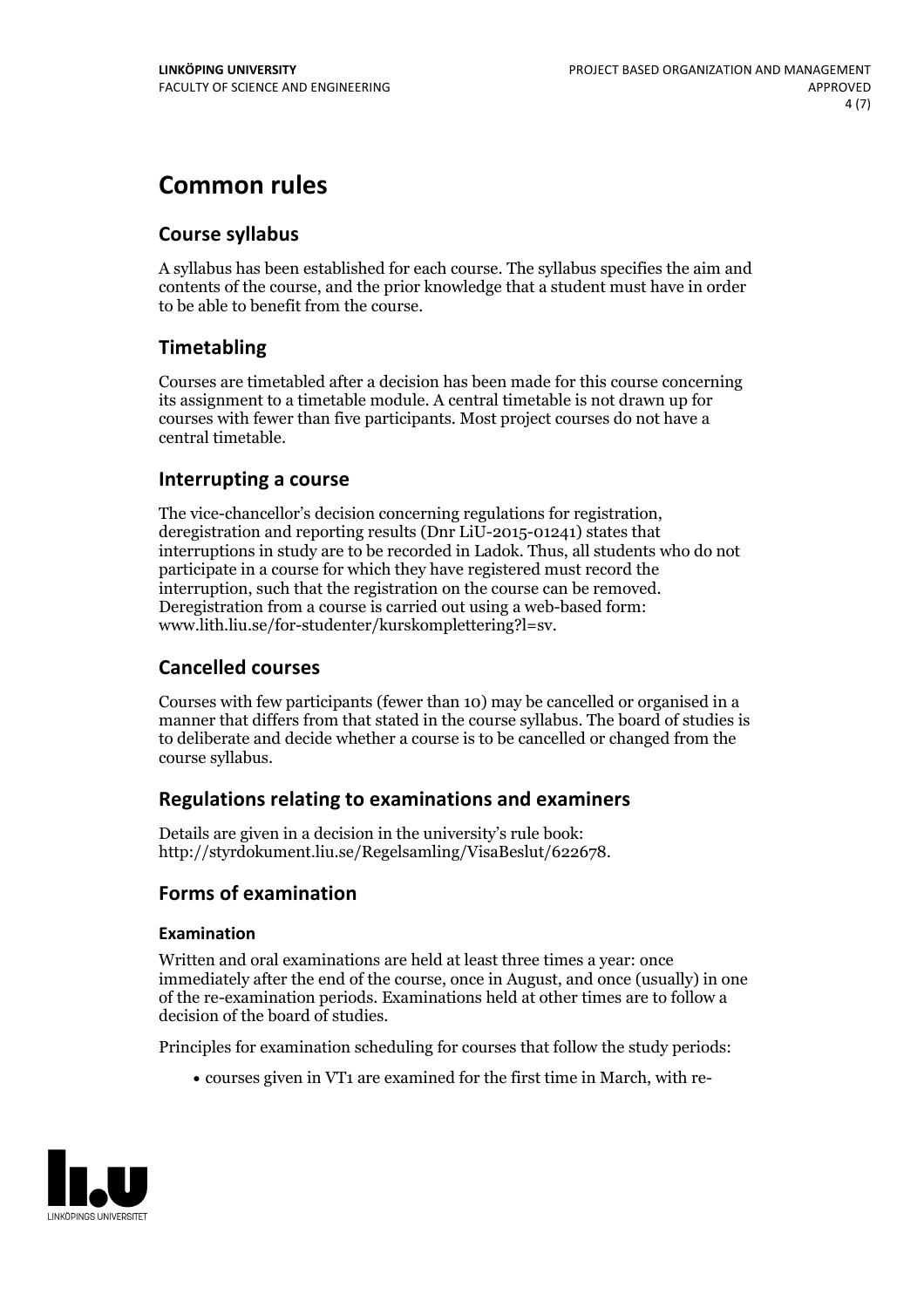examination in June and August

- courses given in VT2 are examined for the first time in May, with re-examination in August and October
- courses given in HT1 are examined for the first time in October, with re-examination in January and August
- courses given in HT2 are examined for the first time in January, with re-examination at Easter and in August.

The examination schedule is based on the structure of timetable modules, but there may be deviations from this, mainly in the case of courses that are studied and examined for several programmes and in lower grades (i.e. 1 and 2).

- Examinations for courses that the board of studies has decided are to be held in alternate years are held only three times during the year in which
- the course is given.<br>• Examinations for courses that are cancelled or rescheduled such that they are not given in one or several years are held three times during the year that immediately follows the course, with examination scheduling that corresponds to the scheduling that was in force before the course was cancelled or rescheduled.<br>• If teaching is no longer given for a course, three examination occurrences
- are held during the immediately subsequent year, while examinations are at the same time held for any replacement course that is given, or alternatively in association with other re-examination opportunities. Furthermore, an examination is held on one further occasion during the next subsequent year, unless the board of studies determines otherwise.<br>• If a course is given during several periods of the year (for programmes, or
- on different occasions for different programmes) the board orboards of studies determine together the scheduling and frequency of re-examination occasions.

#### **Registration for examination**

In order to take an examination, a student must register in advance at the Student Portal during the registration period, which opens 30 days before the date of the examination and closes 10 days before it. Candidates are informed of the location of the examination by email, four days in advance. Students who have not registered for an examination run the risk of being refused admittance to the examination, if space is not available.

Symbols used in the examination registration system:

- \*\* denotes that the examination is being given for the penultimate time.
- \* denotes that the examination is being given for the last time.

#### **Code of conduct for students during examinations**

Details are given in a decision in the university's rule book: http://styrdokument.liu.se/Regelsamling/VisaBeslut/622682.

### **Retakes for higher grade**

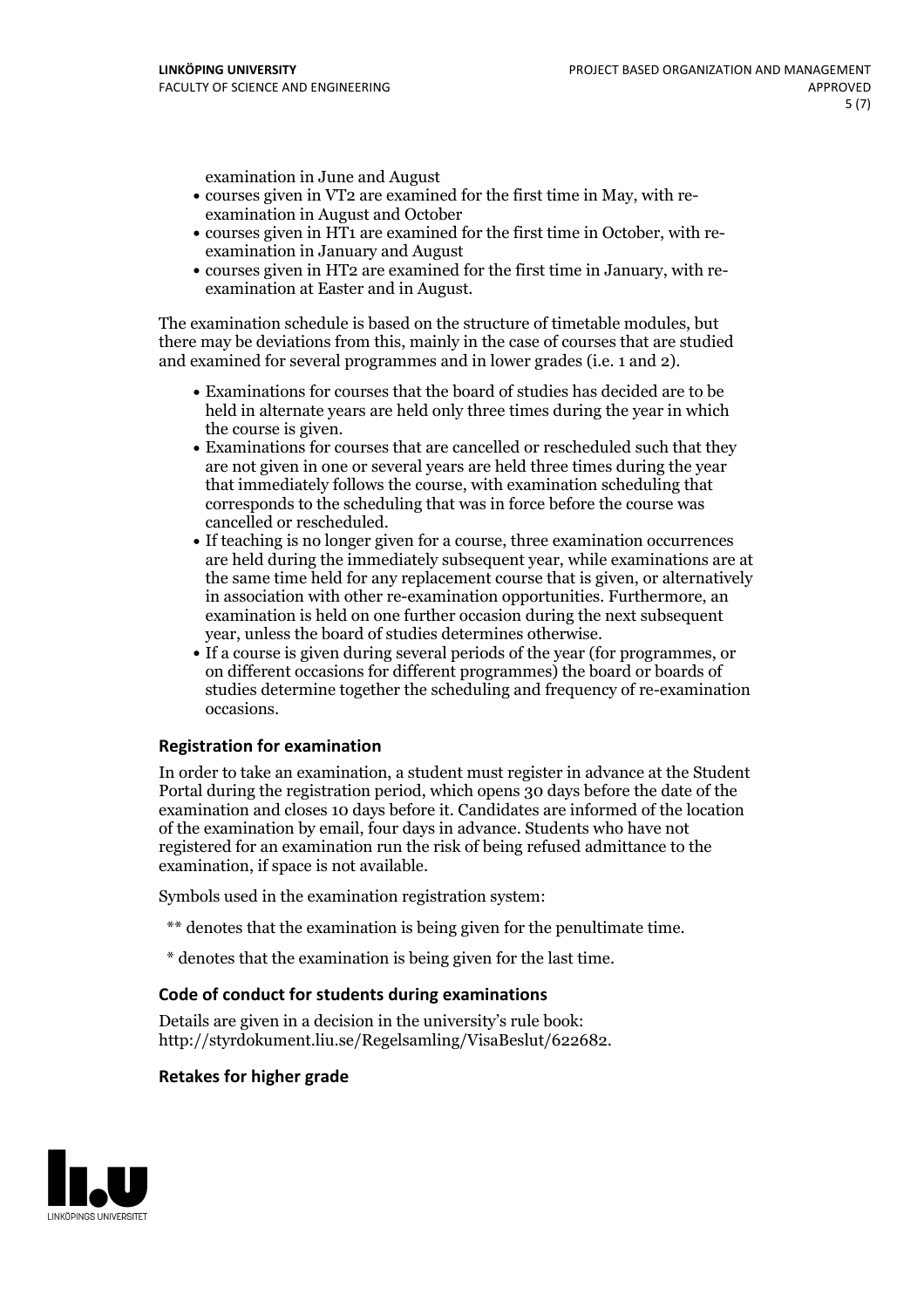Students at the Institute of Technology at LiU have the right to retake written examinations and computer-based examinations in an attempt to achieve a higher grade. This is valid for all examination components with code "TEN" and "DAT". The same right may not be exercised for other examination components, unless otherwise specified in the course syllabus.

### **Retakes of other forms of examination**

Regulations concerning retakes of other forms of examination than written examinations and computer-based examinations are given in the LiU regulations for examinations and examiners, http://styrdokument.liu.se/Regelsamling/VisaBeslut/622678.

#### **Plagiarism**

For examinations that involve the writing of reports, in cases in which it can be assumed that the student has had access to other sources (such as during project work, writing essays, etc.), the material submitted must be prepared in accordance with principles for acceptable practice when referring to sources (references or quotations for which the source is specified) when the text, images, ideas, data, etc. of other people are used. It is also to be made clear whether the author has reused his or her own text, images, ideas, data, etc. from previous examinations.

A failure to specify such sources may be regarded as attempted deception during examination.

#### **Attempts to cheat**

In the event of <sup>a</sup> suspected attempt by <sup>a</sup> student to cheat during an examination, or when study performance is to be assessed as specified in Chapter <sup>10</sup> of the Higher Education Ordinance, the examiner is to report this to the disciplinary board of the university. Possible consequences for the student are suspension from study and a formal warning. More information is available at https://www.student.liu.se/studenttjanster/lagar-regler-rattigheter?l=sv.

#### **Grades**

The grades that are preferably to be used are Fail (U), Pass (3), Pass not without distinction  $(4)$  and Pass with distinction  $(5)$ . Courses under the auspices of the faculty board of the Faculty of Science and Engineering (Institute of Technology) are to be given special attention in this regard.

- 1. Grades U, 3, 4, 5 are to be awarded for courses that have written
- examinations. 2. Grades Fail (U) and Pass (G) may be awarded for courses with <sup>a</sup> large degree of practical components such as laboratory work, project work and group work.

#### **Examination components**

- 
- 1. Grades U, 3, 4, <sup>5</sup> are to be awarded for written examinations (TEN). 2. Grades Fail (U) and Pass (G) are to be used for undergraduate projects and other independent work.